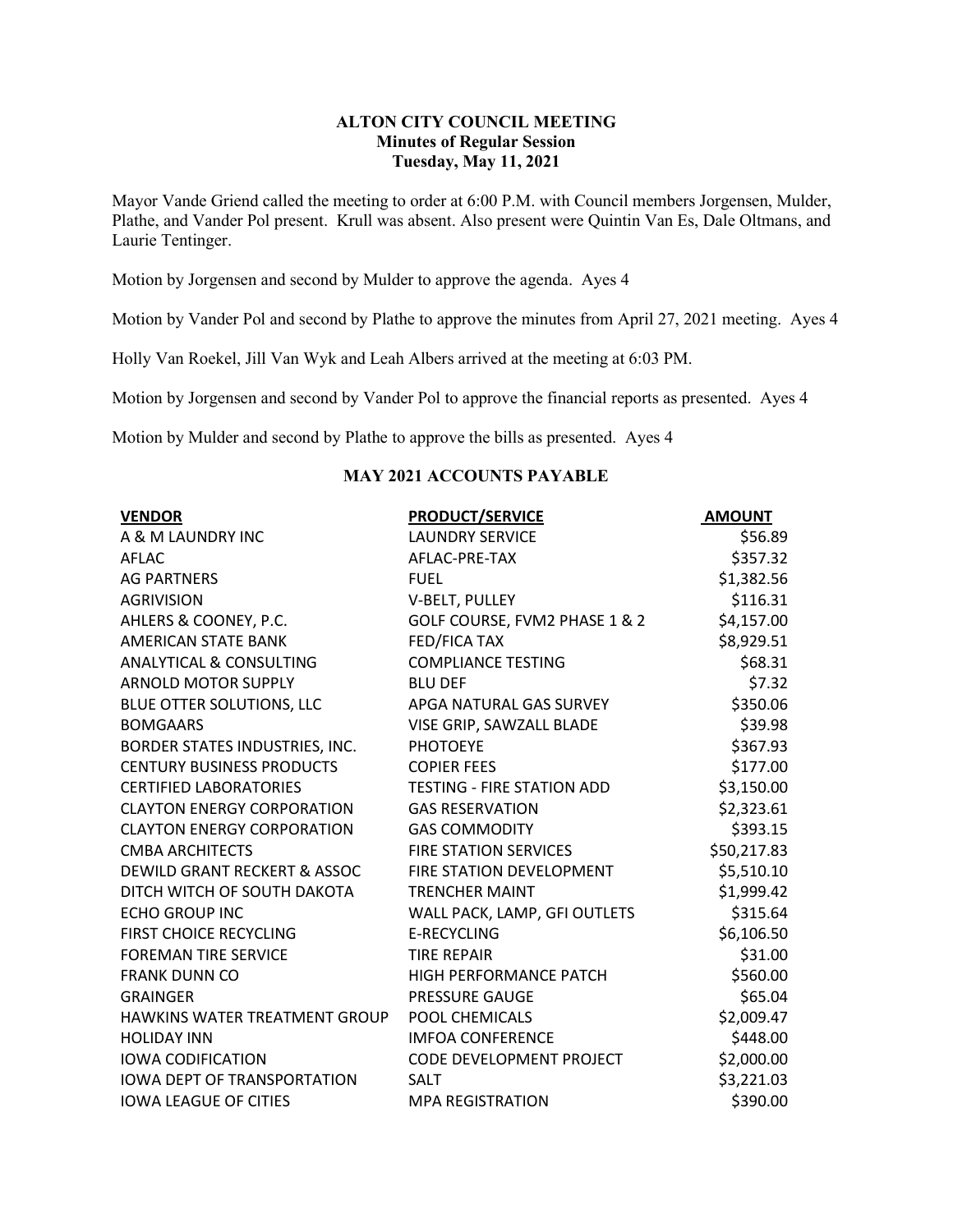| <b>IOWA STATE TREASURER</b>       | <b>STATE TAX</b>                 | \$1,425.00   |
|-----------------------------------|----------------------------------|--------------|
| <b>IOWA UTILITIES BOARD</b>       | ELECTRIC & GAS ASSESSMENTS       | \$1,455.00   |
| <b>IPERS COLLECTIONS</b>          | <b>IPERS</b>                     | \$6,094.40   |
| KLAY, VELDHUIZEN, BINDNER, DEJONG | <b>LEGAL FEES</b>                | \$1,237.50   |
| LELOUX DIVERSIFIED, LLC           | <b>DRAIN CLEANING</b>            | \$268.75     |
| LERMA, ISABEL                     | UTILITY DEPOSIT REFUND           | \$171.27     |
| MID SIOUX OPPORTUNITY             | PROJECT SHARE                    | \$20.00      |
| MIDAMERICAN ENERGY                | <b>STREET LIGHTS</b>             | \$247.33     |
| MIKES WELDING & REPAIR            | <b>SUPPLIES</b>                  | \$35.85      |
| MISSOURI RIVER ENERGY SERVICES    | <b>ELECTRIC</b>                  | \$31,908.09  |
| <b>MUNICIPAL UTIL-BILLS</b>       | <b>UTILITIES</b>                 | \$1,672.89   |
| NEAL CHASE LUMBER CO              | SUPPLIES/MAINT, EQUIP BUILDING   | \$3,058.53   |
| NOTEBOOM ELECTRIC                 | CONDUIT, GASKET                  | \$118.49     |
| ORANGE CITY MUNICIPAL UTILITIES   | <b>BULK WATER</b>                | \$6,882.46   |
| ONE OFFICE SOLUTION               | <b>PAPER</b>                     | \$255.00     |
| ORANGE CITY HEALTH SYSTEM         | PARAMEDIC ASSIST, DRUG TEST      | \$163.00     |
| <b>ORANGE CITY SANITATION</b>     | <b>GARBAGE HAULING, ROLL OFF</b> | \$7,312.10   |
| <b>OVERMAN, MORGEN</b>            | UTILITY DEPOSIT REFUND           | \$8.16       |
| <b>PAYROLL</b>                    | PAYROLL 04/30/2021               | \$28,801.28  |
| PEFA, INC                         | <b>GAS COMMODITY</b>             | \$1,585.02   |
| PETTY CASH                        | POSTAGE, SUPPLIES, REIMBURSE     | \$44.67      |
| PREMIER COMMUNICATIONS            | PHONE SYSTEM, IT SERVICES        | \$3,373.00   |
| REHAB SYSTEMS INC.                | JET VAC CLEANING                 | \$4,240.40   |
| <b>SAM'S CLUB</b>                 | MEMBERSHIP RENEWAL               | \$45.00      |
| SANITATION PRODUCTS, INC          | <b>SNOW WING</b>                 | \$18,580.80  |
| SIOUXLAND PRESS                   | <b>PUBLICATIONS</b>              | \$509.00     |
| STAPLES PROMOTIONAL PRODUCTS      | <b>MAGNETS</b>                   | \$217.43     |
| <b>LAURIE TENTINGER</b>           | <b>MILEAGE</b>                   | \$304.29     |
| T & L TOOLS                       | <b>HEX KEY SET</b>               | \$38.00      |
| TREASURER - STATE OF IOWA         | <b>WATER EXCISE TAX</b>          | \$1,227.00   |
| TREASURER - STATE OF IOWA         | <b>SALES TAX</b>                 | \$2,683.00   |
| TRI-STATE OVERHEAD SALES INC      | <b>EQUIPMENT BUILDING DOOR</b>   | \$9,450.00   |
| U. S. POSTMASTER                  | <b>POSTAGE</b>                   | \$500.00     |
| UMB BANK, N.A.                    | 2020 BOND PRINCIPAL & INTEREST   | \$146,713.56 |
| UMB BANK, N.A.                    | 2019 BOND PRINCIPAL & INTEREST   | \$106,015.00 |
| UNITYPOINT CLINIC-OCC MED         | <b>DRUG TEST</b>                 | \$42.00      |
| <b>USA BLUE BOOK</b>              | PIPE WRENCH, HACH DPD            | \$352.11     |
| UTILITY EQUIPMENT CO.             | HOSE TEE, WATER SADDLE           | \$933.37     |
| VAN ES CONSTRUCTION               | <b>EQUIP BUILDING DOOR</b>       | \$1,840.00   |
| <b>MANDY VANDE GRIEND</b>         | REIMBURSEMENT                    | \$183.97     |
| <b>VERIZON</b>                    | <b>CELL PHONES</b>               | \$276.98     |
| <b>VISA</b>                       | CONTAINERS, TRAINING, SOFTWARE   | \$1,903.43   |
| WELLMARK BLUE CROSS/BLUE SHIELD   | <b>GROUP INSURANCE</b>           | \$10,744.30  |
| <b>WEST IOWA TELEPHONE</b>        | TELEPHONE, FAX, INTERNET         | \$653.75     |
|                                   | <b>TOTAL ACCOUNTS PAYABLE</b>    | \$498,342.16 |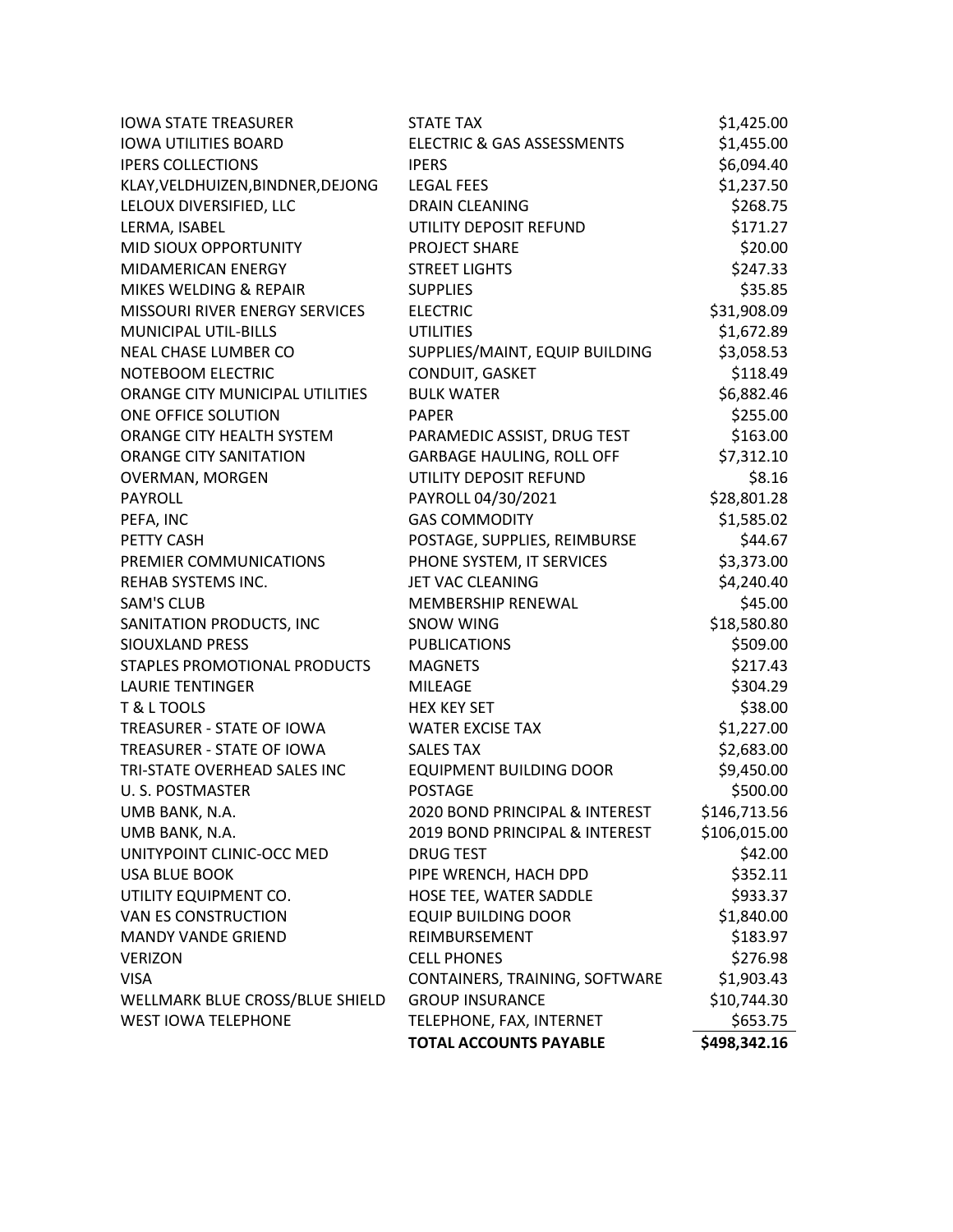**AIM:** Holly Van Roekel, Jill Van Wyk and Leah Albers from the AIM Committee updated the Council on the group's aspirations for projects in the City. The Committee plans on getting hoops, nets, paint, etc. for the current tennis court area. Prior to updating the area, they are requesting the City remove the old concrete and install new concrete for the area. Oltmans informed the Council it is not in the City's current budget to have this done. Oltmans will get bids from local contractors so the Council can determine if it is feasible to remove the existing concrete and install new concrete.

The Committee discussed other projects they would like done, including, new welcome signs, new shelter house, and cement pads with an awning at the ball parks. The Council discussed the projects and the significant cost of a new shelter house.

The Committee will come up with design ideas for new welcome sign. The City will support new signs and staff will procure the signs and install them.

Van Roekel, Van Wyk, and Albers left the meeting at 6:34 PM.

**FIRE STATION:** Fire Chief, Quintin Van Es, updated the Council on the Fire Station Addition progress. The Committee along with the Architects, electrical/ HVAC engineers, and civil engineer met to work on the design plans. The Committee and Architect met at a different date to choose the finishes to be used on the project. Van Es reviewed the finishes with the Council. There will be another meeting next Monday to go over final design plan details. Van Es indicated they are hoping to have plans completed in 2-3 weeks and bid letting in the middle of July.

Van Es left the meeting at 6:54 PM.

**FAIR VIEW MEADOWS 2<sup>ND</sup> ADDITION:** Mayor Vande Griend opened a public hearing for the proposed Amendment No. 1 to the Urban Renewal Plan for the Fair View Meadows 2nd Addition Phase 1 Urban Renewal District at 6:55 PM. No written or oral comments were received. Mayor Vande Griend closed the public hearing at 6:59 PM.

**RESOLUTION 21-21 "RESOLUTION DETERMINING AN AREA OF THE CITY TO BE AN ECONOMIC DEVELOPMENT AREA, AND THAT THE REHABILITATION, CONSERVATION, REDEVELOPMENT, DEVELOPMENT, OR A COMBINATION THEREOF, OF SUCH AREA IS NECESSARY IN THE INTEREST OF THE PUBLIC HEALTH, SAFETY OR WELFARE OF THE RESIDENTS OF THE CITY; DESIGNATING SUCH AREA AS APPROPRIATE FOR URBAN RENEWAL PROJECTS; AND ADOPTING AMENDMENT NO. 1 TO THE URBAN RENEWAL PLAN FOR THE FAIR VIEW MEADOWS 2ND ADDITION**  PHASE 1 URBAN RENEWAL DISTRICT" was introduced and moved for adoption by Council Member Jorgensen. Plathe seconded the motion to adopt.

On roll call vote: Ayes: Jorgensen, Plathe, Vander Pol, Mulder Nays: None Absent: Krull

Whereupon the Mayor declared the Resolution duly adopted

**ORDINANCE 865: "AN ORDINANCE AMENDING ORDINANCE NO. 685, PROVIDING THAT GENERAL PROPERTY TAXES LEVIED AND COLLECTED EACH YEAR ON ALL PROPERTY LOCATED WITHIN THE AMENDED FAIR VIEW MEADOWS 2ND ADDITION PHASE 1 URBAN RENEWAL DISTRICT, IN CITY OF ALTON, COUNTY OF SIOUX STATE OF IOWA, BY AND FOR THE BENEFIT OF THE STATE OF IOWA, CITY OF ALTON,**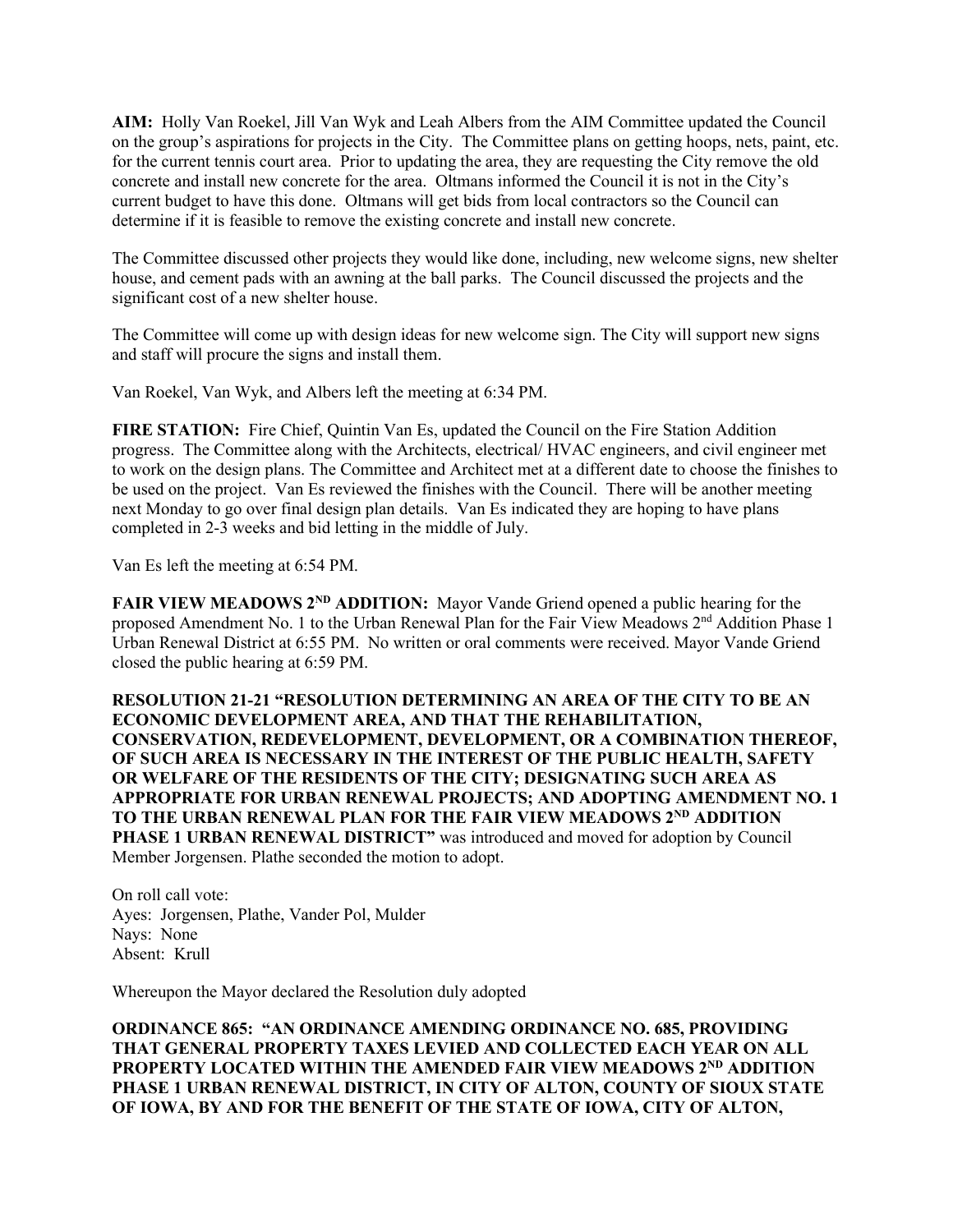## **COUNTY OF SIOUX, MOC-FLOYD VALLEY COMMUNITY SCHOOL DISTRICT, AND OTHER TAXING DISTRICTS, BE PAID TO A SPECIAL FUND FOR PAYMENT OF PRINCIPAL AND INTEREST ON LOANS, MONIES ADVANCED TO AND INDEBTEDNESS, INCLUDING BONDS ISSUED OR TO BE ISSUED, INCURRED BY THE CITY IN CONNECTION WITH THE AMENDED FAIR VIEW MEADOWS 2ND ADDITION PHASE 1 URBAN RENEWAL DISTRICT (AMENDMENT NO. 1 TO THE URBAN RENEWAL PLAN**  FOR THE FAIR VIEW MEADOWS 2<sup>ND</sup> ADDITION PHASE 1 URBAN RENEWAL DISTRICT)"

Ordinance 865 was introduced by Council Member Vander Pol.

Motion by Council Member Jorgensen that the reading just had to be the final reading and the Council dispense with the statutory provision that this Ordinance be fully and distinctly read on three different days as provided by section 380.3 of the Code of Iowa.

Motion was duly seconded by Council Member Plathe.

Ayes: Vander Pol, Mulder, Plathe, Jorgensen Nays: None Absent: Krull

And the Mayor declares the motion duly carried.

Motion by Jorgensen that title of said bill for Ordinance be approved as set out and said bill for Ordinance 865 be adopted and placed on its final passage. Council Member Vander Pol seconded the foregoing motion.

Ayes: Mulder, Vander Pol, Plathe, Jorgensen Nays: None Absent: Krull

The Mayor declares the motion duly carried and will forthwith sign the said Ordinance and the Clerk will add his attestation thereto, said Ordinance being adopted.

Mayor Vande Griend opened a public hearing for the proposed Amendment No. 1 to the Urban Renewal Plan for the Fair View Meadows 2<sup>nd</sup> Addition Phase 2 Urban Renewal District at 7:03 PM. No written or oral comments were received. Mayor Vande Griend closed the public hearing at 7:07 PM.

**RESOLUTION 21-22 "RESOLUTION DETERMINING AN AREA OF THE CITY TO BE AN ECONOMIC DEVELOPMENT AREA, AND THAT THE REHABILITATION, CONSERVATION, REDEVELOPMENT, DEVELOPMENT, OR A COMBINATION THEREOF, OF SUCH AREA IS NECESSARY IN THE INTEREST OF THE PUBLIC HEALTH, SAFETY OR WELFARE OF THE RESIDENTS OF THE CITY; DESIGNATING SUCH AREA AS APPROPRIATE FOR URBAN RENEWAL PROJECTS; AND ADOPTING AMENDMENT NO. 1 TO THE URBAN RENEWAL PLAN FOR THE FAIR VIEW MEADOWS 2ND ADDITION PHASE 2 URBAN RENEWAL DISTRICT"** was introduced and moved for adoption by Council Member Mulder. Plathe seconded the motion to adopt.

On roll call vote: Ayes: Mulder, Plathe, Vander Pol, Jorgensen Nays: None Absent: Krull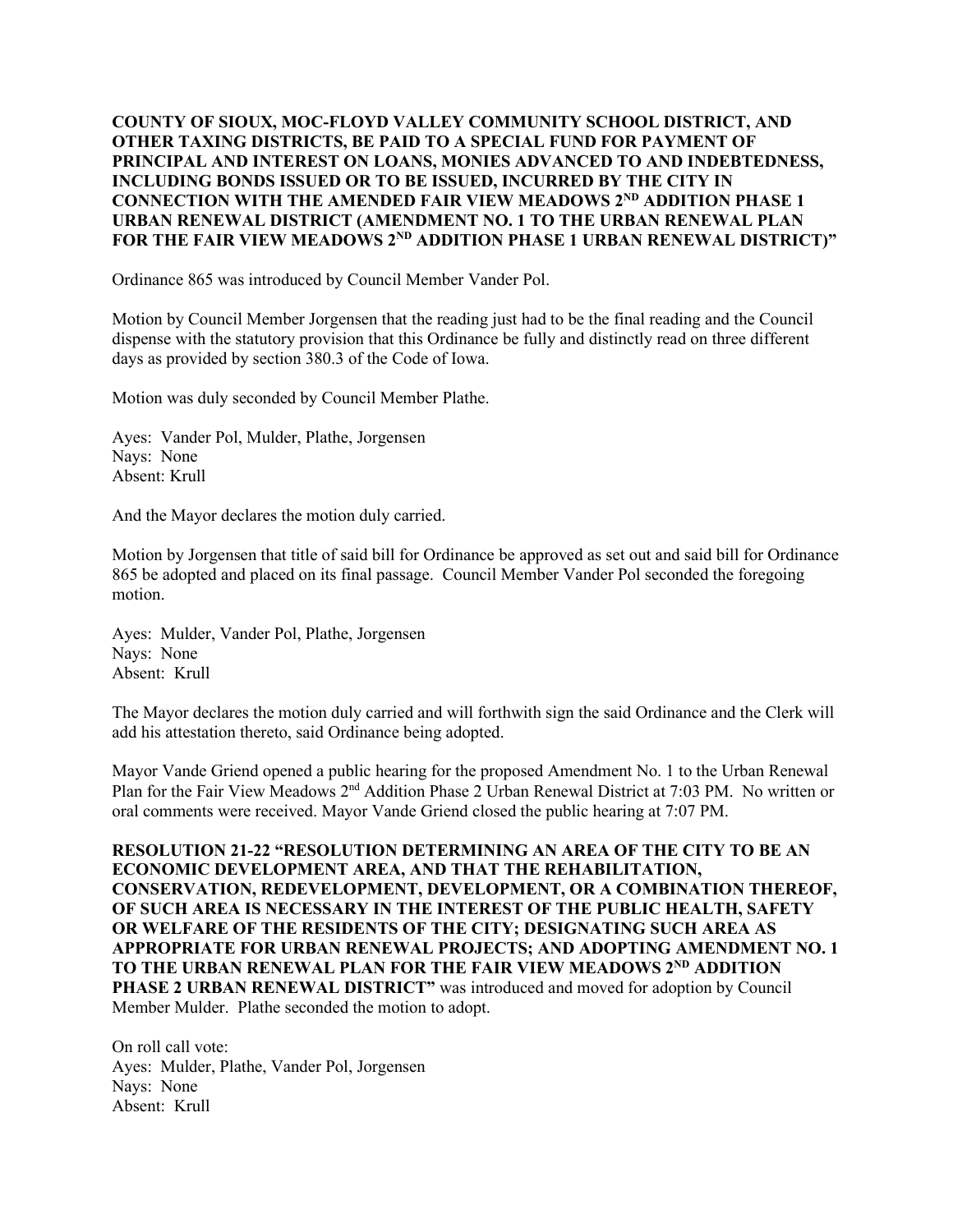Whereupon the Mayor declared the Resolution duly adopted

**ORDINANCE 866 "AN ORDINANCE AMENDING ORDINANCE NO. 686, PROVIDING THAT GENERAL PROPERTY TAXES LEVIED AND COLLECTED EACH YEAR ON ALL PROPERTY LOCATED WITHIN THE AMENDED FAIR VIEW MEADOWS 2ND ADDITION PHASE 2 URBAN RENEWAL DISTRICT, IN CITY OF ALTON, COUNTY OF SIOUX STATE OF IOWA, BY AND FOR THE BENEFIT OF THE STATE OF IOWA, CITY OF ALTON, COUNTY OF SIOUX, MOC-FLOYD VALLEY COMMUNITY SCHOOL DISTRICT, AND OTHER TAXING DISTRICTS, BE PAID TO A SPECIAL FUND FOR PAYMENT OF PRINCIPAL AND INTEREST ON LOANS, MONIES ADVANCED TO AND INDEBTEDNESS, INCLUDING BONDS ISSUED OR TO BE ISSUED, INCURRED BY THE CITY IN CONNECTION WITH THE AMENDED FAIR VIEW MEADOWS 2ND ADDITION PHASE 2 URBAN RENEWAL DISTRICT (AMENDMENT NO. 1 TO THE URBAN RENEWAL PLAN**  FOR THE FAIR VIEW MEADOWS 2<sup>ND</sup> ADDITION PHASE 2 URBAN RENEWAL DISTRICT)

Ordinance 866 was introduced by Council Member Vander Pol.

Motion by Council Member Mulder that the reading just had to be the final reading and the Council dispense with the statutory provision that this Ordinance be fully and distinctly read on three different days as provided by section 380.3 of the Code of Iowa.

Motion was duly seconded by Council Member Jorgensen.

Ayes: Jorgensen, Plathe, Vander Pol, Mulder Nays: None Absent: Krull

And the Mayor declares the motion duly carried.

Motion by Mulder that title of said bill for Ordinance be approved as set out and said bill for Ordinance 866 be adopted and placed on its final passage. Council Member Vander Pol seconded the foregoing motion.

Ayes: Mulder, Vander Pol, Plathe, Jorgensen Nays: None Absent: Krull

The Mayor declares the motion duly carried and will forthwith sign the said Ordinance and the Clerk will add his attestation thereto, said Ordinance being adopted.

**ALTON ECONOMIC DEVELOPMENT CORPORATION:** Mayor Vande Griend opened a public hearing for the proposal to enter into a First Amendment to the 2010 Agreement for Private Development with Alton Economic Development Corporation at 7:09 PM. No written or oral comments were received. Mayor Vande Griend closed the public hearing at 7:13 PM.

**RESOLUTION 21-23 "RESOLUTION APPROVING AND AUTHORIZING EXECUTION OF A FIRST AMENDMENT TO THE 2010 AGREEMENT FOR PRIVATE DEVELOPMENT BY AND BETWEEN THE CITY OF ALTON AND ALTON ECONOMIC DEVELOPMENT CORPORATION"** was introduced and moved for adoption by Council Member Mulder. Vander Pol seconded the motion to adopt.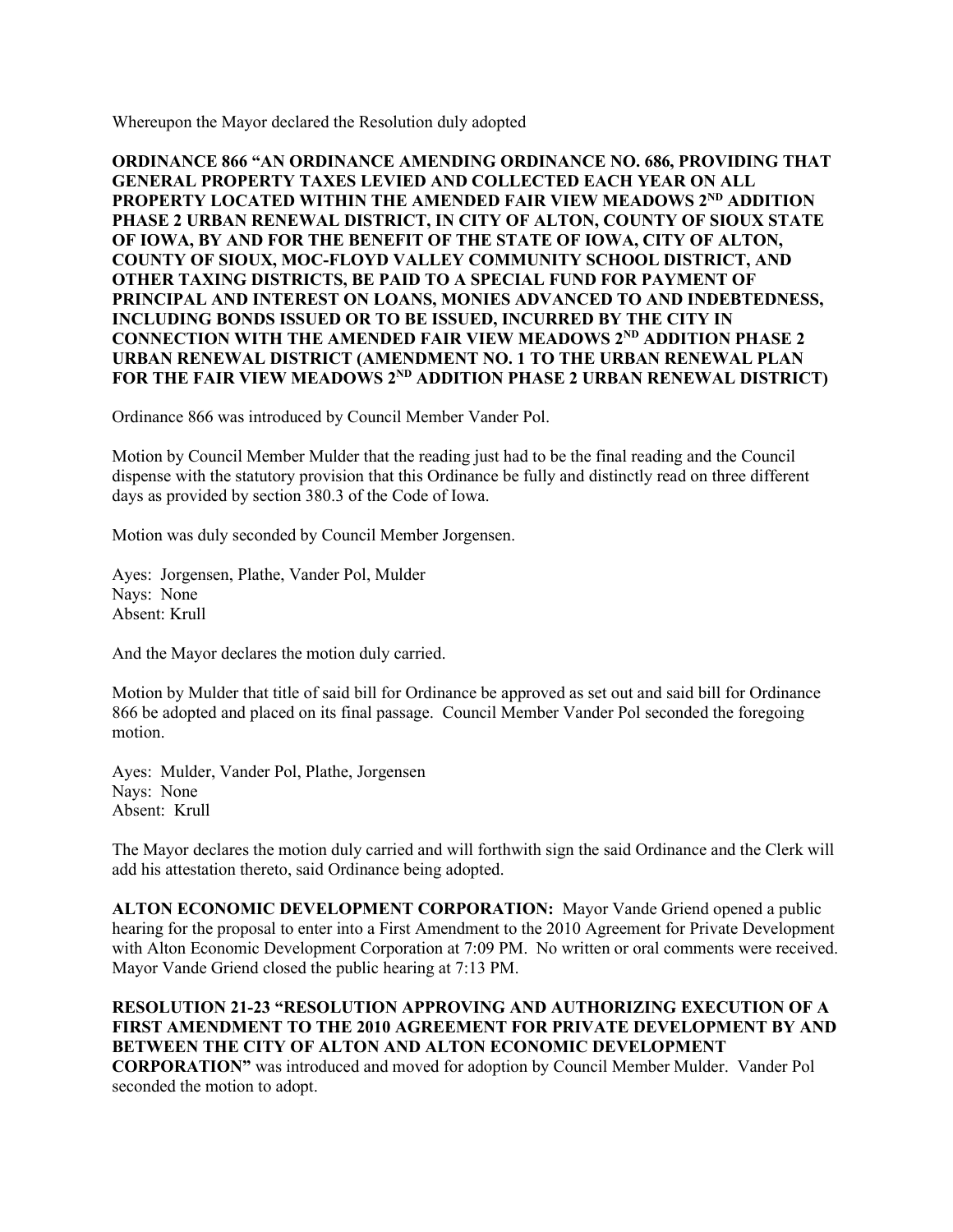On roll call vote: Ayes: Mulder, Plathe, Vander Pol, Jorgensen Nays: None Absent: Krull

Whereupon the Mayor declared the Resolution duly adopted

**ZONING:** Mayor Vande Griend opened a public hearing on Amending the 2004 Zoning Ordinance of the City of Alton, Iowa, by Creating a New Article XXX Zoning District to be Known as R-PUD Residential Planned Unit Development District and Amending the City's Official Zoning Map by Amending the Boundaries of an Existing R-3 Suburban Residential District to R-PUD Planned Unit Development District at 7:15 PM. No oral comments were received. It was the recommendation of the Planning & Zoning Commission to approve the amendment. Mayor Vande Griend closed the public hearing at 7:18 PM.

## **ORDINANCE 867: AN ORDINANCE AMENDING THE 2004 ZONING ORDINANCE OF THE CITY OF ALTON, IOWA, BY CREATING A NEW ARTICLE XXX ZONING DISTRICT R-PUD RESIDENTIAL PLANNED UNIT DEVELOPMENT AND AMENDING THE CITY'S OFFICIAL ZONING MAP BY AMENDING THE BOUNDARIES OF AN EXISTING R-3 SUBURBAN RESIDENTIAL DISTRICT TO R-PUD PLANNED UNIT DEVELOPMENT DISTRICT**

Ordinance 867 was introduced by Council Member Jorgensen.

Motion by Council Member Vander Pol that the reading just had to be the final reading and the Council dispense with the statutory provision that this Ordinance be fully and distinctly read on three different days as provided by section 380.3 of the Code of Iowa.

Motion was duly seconded by Council Member Plathe.

Ayes: Vander Pol, Plathe, Jorgensen, Mulder Nays: None Absent: Krull

And the Mayor declares the motion duly carried.

Motion by Jorgensen that title of said bill for Ordinance be approved as set out and said bill for Ordinance 867 be adopted and placed on its final passage. Council Member Vander Pol seconded the foregoing motion.

Ayes: Jorgensen, Plathe, Vander Pol, Mulder Nays: None Absent: Krull

The Mayor declares the motion duly carried and will forthwith sign the said Ordinance and the Clerk will add his attestation thereto, said Ordinance being adopted.

**CIGARETTE PERMIT:** Casey's General Store submitted a request for renewal of their cigarette permit.